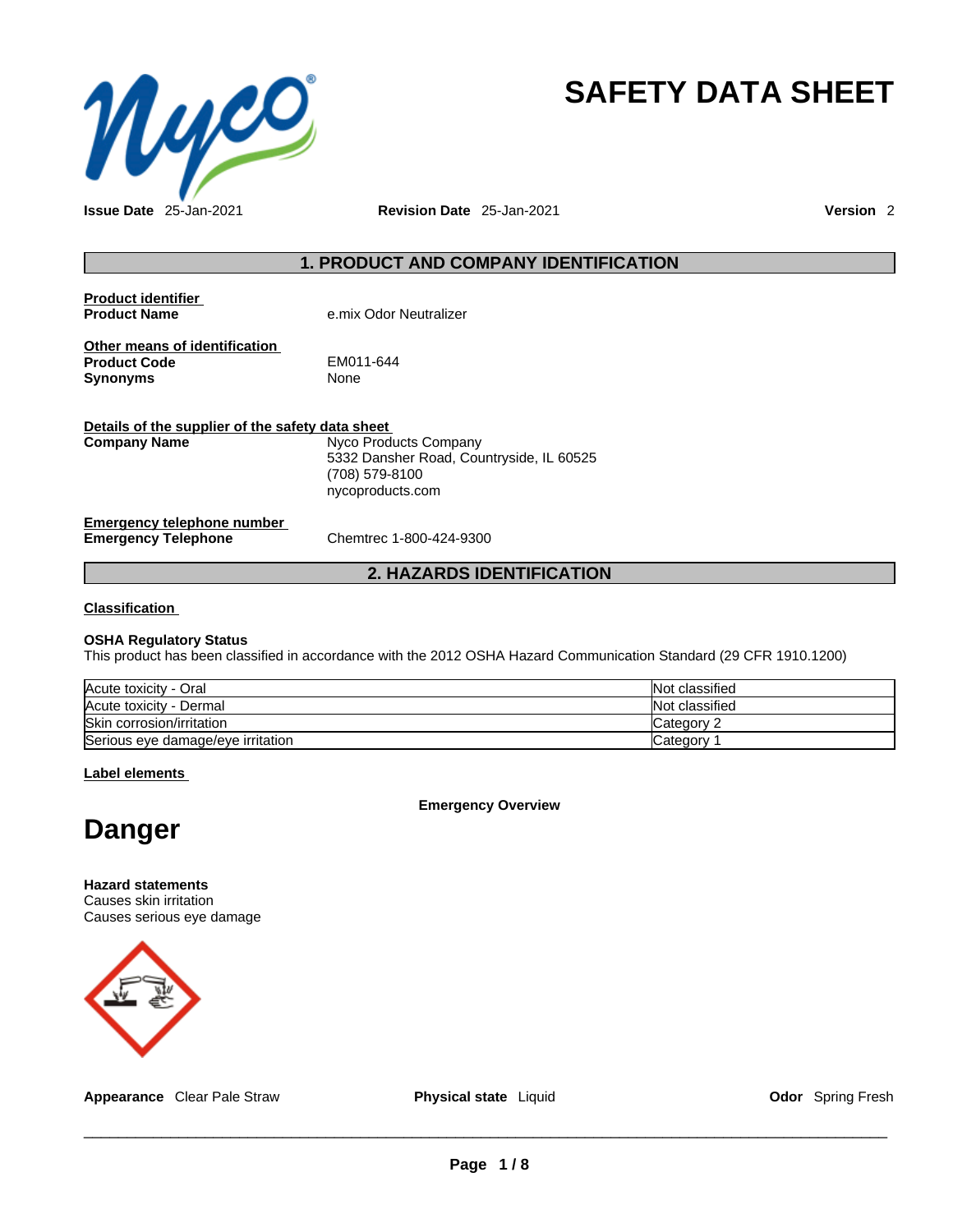### **Precautionary Statements - Prevention**

Wash face, hands and any exposed skin thoroughly after handling Wear protective gloves/protective clothing/eye protection/face protection

# **Precautionary Statements - Response**

Specific Treatment (See Section 4 on the SDS) IF IN EYES: Rinse cautiously with water for several minutes. Remove contact lenses, if present and easy to do. Continue rinsing Immediately call a POISON CENTER or doctor/physician IF ON SKIN: Wash with plenty of soap and water If skin irritation occurs: Get medical advice/attention Take off contaminated clothing and wash before reuse IF INHALED: Remove victim to fresh air and keep at rest in a position comfortable for breathing Call a POISON CENTER or doctor/physician if you feel unwell IF SWALLOWED: Rinse mouth. DO NOT induce vomiting Drink plenty of water Immediately call a POISON CENTER or doctor/physician

# **Precautionary Statements - Disposal**

Disposal should be in accordance with applicable regional, national and local laws and regulations

#### **Hazards not otherwise classified (HNOC)**

**Other Information** 

• Toxic to aquatic life with long lasting effects

Unknown Acute Toxicity 0% of the mixture consists of ingredient(s) of unknown toxicity

# **3. COMPOSITION/INFORMATION ON INGREDIENTS**

| <b>Chemical Name</b>                                                     | <b>CAS No.</b> | Weight-% | <b>Trade Secret</b> |
|--------------------------------------------------------------------------|----------------|----------|---------------------|
| Didecyl Dimethyl Ammonium Chloride                                       | 7173-51-5      | $1 - 5$  |                     |
| Quaternary Ammonium Compounds<br>Benzyl-C12-C16-alkyldimethyl, Chlorides | 68424-85-1     | 1-5      |                     |
| Ethanol                                                                  | 64-17-5        | I - O    |                     |

\*The exact percentage (concentration) of composition has been withheld as a trade secret.

# **4. FIRST AID MEASURES**

#### **First aid measures**

| <b>Skin Contact</b>                                                        | Wash off immediately with soap and plenty of water. If skin irritation persists, call a<br>physician.                                                                                                          |  |  |
|----------------------------------------------------------------------------|----------------------------------------------------------------------------------------------------------------------------------------------------------------------------------------------------------------|--|--|
| Eye contact                                                                | Immediately flush with plenty of water. After initial flushing, remove any contact lenses and<br>continue flushing for at least 15 minutes. Keep eye wide open while rinsing. Call a physician<br>immediately. |  |  |
| <b>Inhalation</b>                                                          | Remove to fresh air. Get medical attention for any breathing difficulty.                                                                                                                                       |  |  |
| Ingestion                                                                  | If swallowed, call a poison control center or physician immediately. Rinse mouth. Do NOT<br>induce vomiting.                                                                                                   |  |  |
| Most important symptoms and effects, both acute and delayed                |                                                                                                                                                                                                                |  |  |
| <b>Symptoms</b>                                                            | Any additional important symptoms and effects are described in Section 11: Toxicology<br>Information.                                                                                                          |  |  |
| Indication of any immediate medical attention and special treatment needed |                                                                                                                                                                                                                |  |  |
|                                                                            |                                                                                                                                                                                                                |  |  |

**Note to physicians** Treat symptomatically.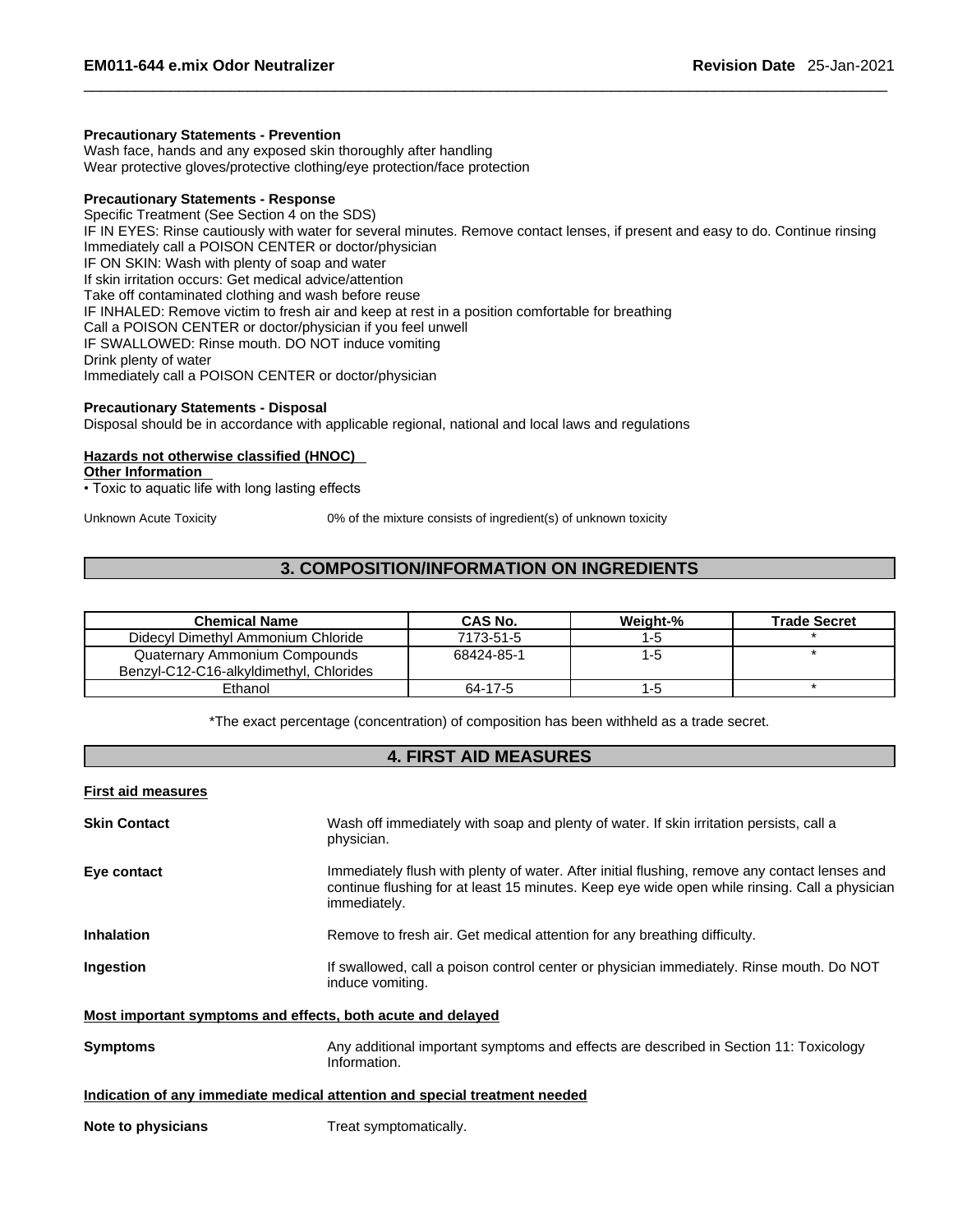# **5. FIRE-FIGHTING MEASURES**

# **Suitable extinguishing media**

Use extinguishing measures that are appropriate to local circumstances and the surrounding environment.

**Unsuitable extinguishing media** Caution: Use of water spray when fighting fire may be inefficient.

#### **Specific hazards arising from the chemical**

No Information available.

# **Explosion data Sensitivity to Mechanical Impact** None. **Sensitivity to Static Discharge** None.

#### **Protective equipment and precautions for firefighters**

As in any fire, wear self-contained breathing apparatus pressure-demand, MSHA/NIOSH (approved or equivalent) and full protective gear.

# **6. ACCIDENTAL RELEASE MEASURES**

|                                                      | Personal precautions, protective equipment and emergency procedures                                                                                                                                                                                   |
|------------------------------------------------------|-------------------------------------------------------------------------------------------------------------------------------------------------------------------------------------------------------------------------------------------------------|
| <b>Personal precautions</b>                          | Ensure adequate ventilation, especially in confined areas.                                                                                                                                                                                            |
| <b>Environmental precautions</b>                     |                                                                                                                                                                                                                                                       |
| <b>Environmental precautions</b>                     | Do not allow into any storm sewer drains, lakes, streams, ponds, estuaries, oceans or other<br>surface water bodies. Should not be released into the environment. Dispose of according to<br>all local city, state and federal rules and regulations. |
| Methods and material for containment and cleaning up |                                                                                                                                                                                                                                                       |
| <b>Methods for containment</b>                       | Prevent further leakage or spillage if safe to do so.                                                                                                                                                                                                 |
| Methods for cleaning up                              | Pick up and transfer to properly labeled containers.                                                                                                                                                                                                  |
|                                                      | <b>7. HANDLING AND STORAGE</b>                                                                                                                                                                                                                        |

| Handle in accordance with good industrial hygiene and safety practice.   |
|--------------------------------------------------------------------------|
| Conditions for safe storage, including any incompatibilities             |
| Keep containers tightly closed in a dry, cool and well-ventilated place. |
| None known based on information supplied.                                |
|                                                                          |

# **8. EXPOSURE CONTROLS/PERSONAL PROTECTION**

## **Control parameters**

| <b>Chemical Name</b> | <b>ACGIH TLV</b> | <b>OSHA PEL</b>                      | <b>NIOSH IDLH</b>          |
|----------------------|------------------|--------------------------------------|----------------------------|
| Ethanol              | STEL: 1000 ppm   | TWA: 1000 ppm                        | IDLH: 3300 ppm             |
| 64-17-5              |                  | TWA: $1900 \text{ mg/m}^3$           | TWA: 1000 ppm              |
|                      |                  | (vacated) TWA: 1000 ppm              | TWA: $1900 \text{ mg/m}^3$ |
|                      |                  | (vacated) TWA: $1900 \text{ mg/m}^3$ |                            |

*NIOSH IDLH Immediately Dangerous to Life or Health* 

**Other Information** Vacated limits revoked by the Court of Appeals decision in AFL-CIO v.OSHA, 965 F.2d 962 (11th Cir., 1992).

**Appropriate engineering controls**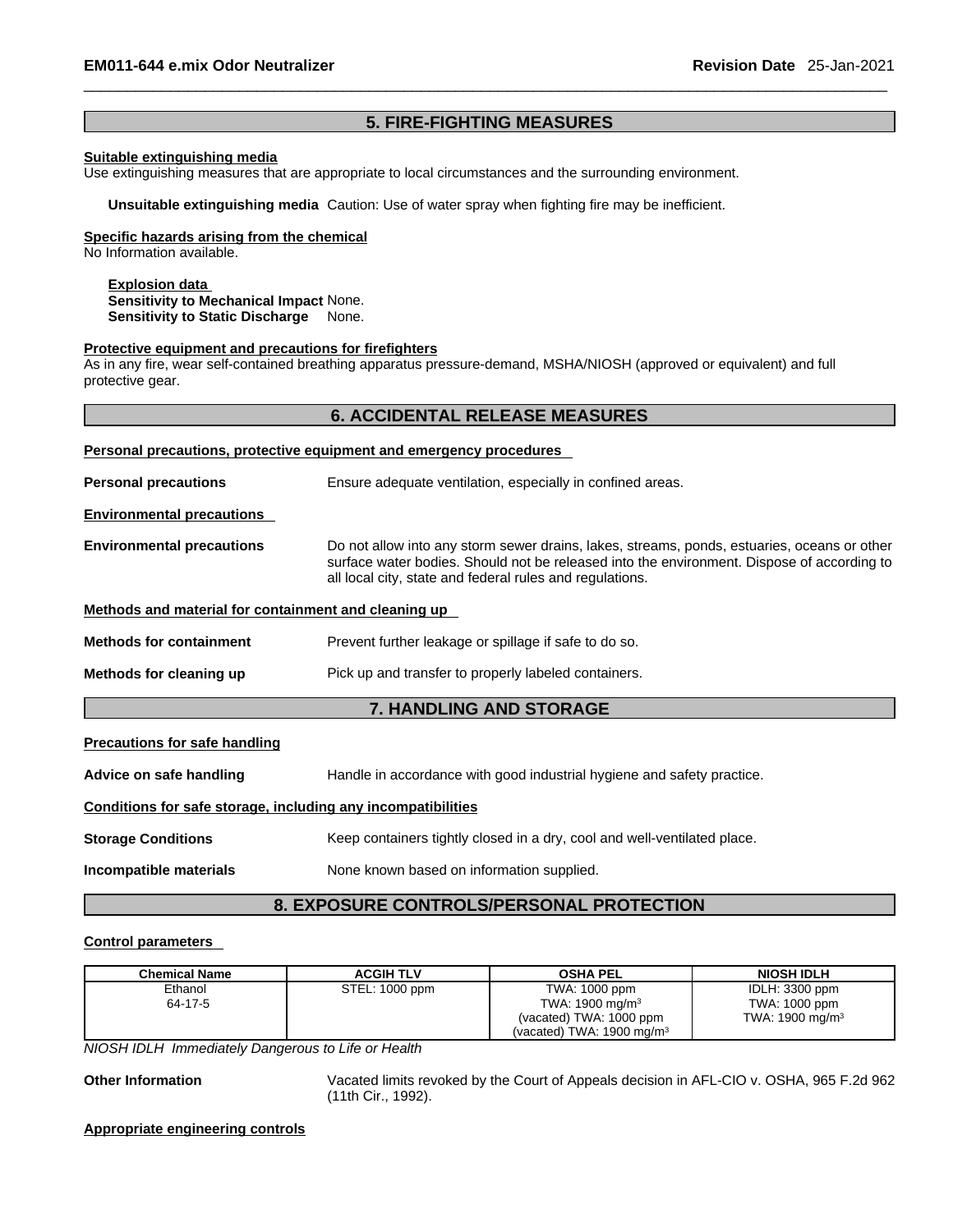| <b>Engineering Controls</b>                                           | Showers, Eyewash stations & Ventilation systems.                                                                                                                                                                                                                                                                                 |  |  |  |
|-----------------------------------------------------------------------|----------------------------------------------------------------------------------------------------------------------------------------------------------------------------------------------------------------------------------------------------------------------------------------------------------------------------------|--|--|--|
| Individual protection measures, such as personal protective equipment |                                                                                                                                                                                                                                                                                                                                  |  |  |  |
| <b>Eye/face protection</b>                                            | Wear safety glasses with side shields (or goggles).                                                                                                                                                                                                                                                                              |  |  |  |
| Skin and body protection                                              | Wear chemical resistant gloves.                                                                                                                                                                                                                                                                                                  |  |  |  |
| <b>Respiratory protection</b>                                         | If exposure limits are exceeded or irritation is experienced, NIOSH/MSHA approved<br>respiratory protection should be worn. Positive-pressure supplied air respirators may be<br>required for high airborne contaminant concentrations. Respiratory protection must be<br>provided in accordance with current local regulations. |  |  |  |
| <b>General Hygiene</b>                                                | Handle in accordance with good industrial hygiene and safety practice.                                                                                                                                                                                                                                                           |  |  |  |

# **9. PHYSICAL AND CHEMICAL PROPERTIES**

# **Information on basic physical and chemical properties**

| <b>Physical state</b>               | Liquid                   |                  |
|-------------------------------------|--------------------------|------------------|
| Appearance                          | Clear Pale Straw         |                  |
| <b>Color</b>                        | Pale Straw               |                  |
| Odor                                | Spring Fresh             |                  |
| <b>Odor threshold</b>               | No Information available |                  |
| <b>Property</b>                     | Values                   | Remarks • Method |
| рH                                  | $6.0 - 8.0$              |                  |
| <b>Specific Gravity</b>             | 1.00                     |                  |
| <b>Viscosity</b>                    | $< 25$ cP @ 25°C         |                  |
| <b>Melting point/freezing point</b> | No Information available |                  |
| <b>Flash point</b>                  | No Information available |                  |
| Boiling point / boiling range       |                          |                  |
| <b>Evaporation rate</b>             | No Information available |                  |
| Flammability (solid, gas)           | No data available        |                  |
| <b>Flammability Limits in Air</b>   |                          |                  |
| <b>Upper flammability limit:</b>    | No Information available |                  |
| Lower flammability limit:           | No Information available |                  |
| Vapor pressure                      | No Information available |                  |
| Vapor density                       | No Information available |                  |
| <b>Water solubility</b>             | Complete                 |                  |
| <b>Partition coefficient</b>        | No Information available |                  |
| <b>Autoignition temperature</b>     | No Information available |                  |
| Decomposition temperature           | No Information available |                  |
|                                     |                          |                  |

# **Other Information**

| <b>Density Lbs/Gal</b> | 8.33 |
|------------------------|------|
| <b>VOC Content (%)</b> | 1.2  |

# **10. STABILITY AND REACTIVITY**

# **Reactivity**

No data available

# **Chemical stability**

Stable under recommended storage conditions.

# **Possibility of Hazardous Reactions**

None under normal processing.

# **Conditions to avoid**

Extremes of temperature and direct sunlight.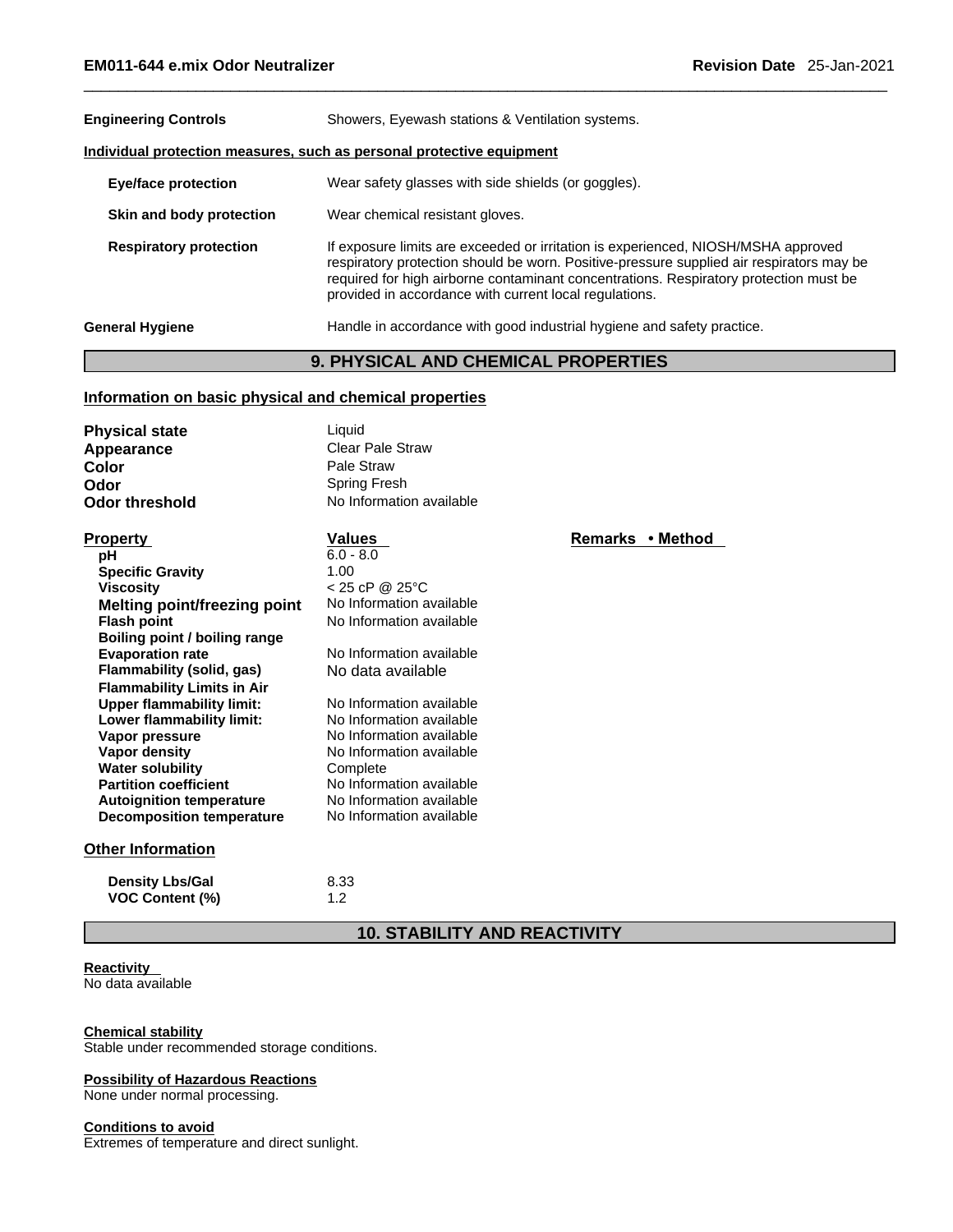#### **Incompatible materials**

None known based on information supplied.

#### **Hazardous Decomposition Products**

None known based on information supplied.

# **11. TOXICOLOGICAL INFORMATION**

# **Information on likely routes of exposure**

#### **Product Information**

| <b>Inhalation</b>   | Avoid breathing vapors or mists. Inhalation of vapors in high concentration may cause<br>irritation of respiratory system.                    |
|---------------------|-----------------------------------------------------------------------------------------------------------------------------------------------|
| Eye contact         | Avoid contact with eyes. Corrosive. Causes serious eye damage.                                                                                |
| <b>Skin Contact</b> | Avoid contact with skin. Causes skin irritation.                                                                                              |
| Ingestion           | Do not taste or swallow. Ingestion causes acute irritation and burns to the mucous<br>membranes of the mouth, trachea, esophagus and stomach. |

| <b>Chemical Name</b>                                                                             | Oral LD50                                                         | Dermal LD50                                     | <b>Inhalation LC50</b>   |
|--------------------------------------------------------------------------------------------------|-------------------------------------------------------------------|-------------------------------------------------|--------------------------|
| Didecyl Dimethyl Ammonium<br>Chloride<br>  7173-51-5                                             | $= 84$ mg/kg (Rat)                                                |                                                 |                          |
| Quaternary Ammonium Compounds<br>Benzyl-C12-C16-alkyldimethyl,<br><b>Chlorides</b><br>68424-85-1 | $= 426$ mg/kg (Rat)<br>$= 850$ mg/kg (Rat)<br>$= 240$ mg/kg (Rat) | $= 2300$ mg/kg (Rabbit)<br>$= 1420$ mg/kg (Rat) |                          |
| Ethanol<br>64-17-5                                                                               | $= 7060$ mg/kg (Rat)                                              |                                                 | $= 124.7$ mg/L (Rat) 4 h |

#### **Information on toxicological effects**

**Symptoms** No Information available.

# **Delayed and immediate effects as well as chronic effects from short and long-term exposure**

| Sensitization          |  |
|------------------------|--|
| Germ cell mutagenicity |  |
| Carcinogenicity        |  |

**No Information available.** 

No Information available.

The table below indicates whether each agency has listed any ingredient as a carcinogen. Ethanol has been shown to be carcinogenic in long-term studies only when consumed as alcoholic beverage.

| <b>Chemical Name</b>              | <b>ACGIH</b>                                                                       | <b>IARC</b> | <b>NTP</b>                                                                                                                                                                                                                                                                                                                                             | <b>OSHA</b> |
|-----------------------------------|------------------------------------------------------------------------------------|-------------|--------------------------------------------------------------------------------------------------------------------------------------------------------------------------------------------------------------------------------------------------------------------------------------------------------------------------------------------------------|-------------|
| Ethanol                           | A <sub>3</sub>                                                                     | Group 1     | Known                                                                                                                                                                                                                                                                                                                                                  | X           |
| 64-17-5                           |                                                                                    |             |                                                                                                                                                                                                                                                                                                                                                        |             |
|                                   | ACGIH (American Conference of Governmental Industrial Hygienists)                  |             |                                                                                                                                                                                                                                                                                                                                                        |             |
| A3 - Animal Carcinogen            |                                                                                    |             |                                                                                                                                                                                                                                                                                                                                                        |             |
|                                   | IARC (International Agency for Research on Cancer)                                 |             |                                                                                                                                                                                                                                                                                                                                                        |             |
| Group 1 - Carcinogenic to Humans  |                                                                                    |             |                                                                                                                                                                                                                                                                                                                                                        |             |
| NTP (National Toxicology Program) |                                                                                    |             |                                                                                                                                                                                                                                                                                                                                                        |             |
| Known - Known Carcinogen          |                                                                                    |             |                                                                                                                                                                                                                                                                                                                                                        |             |
|                                   | OSHA (Occupational Safety and Health Administration of the US Department of Labor) |             |                                                                                                                                                                                                                                                                                                                                                        |             |
| X - Present                       |                                                                                    |             |                                                                                                                                                                                                                                                                                                                                                        |             |
| <b>Reproductive toxicity</b>      | No Information available.                                                          |             |                                                                                                                                                                                                                                                                                                                                                        |             |
| <b>STOT - single exposure</b>     | No Information available.                                                          |             |                                                                                                                                                                                                                                                                                                                                                        |             |
| <b>STOT - repeated exposure</b>   | No Information available.                                                          |             |                                                                                                                                                                                                                                                                                                                                                        |             |
| <b>Chronic toxicity</b>           | reproductive toxin.                                                                |             | Ethanol has been shown to be a reproductive toxin only when consumed as an alcoholic<br>beverage. Ethanol has been shown to be carcinogenic in long-term studies only when<br>consumed as alcoholic beverage. May cause adverse effects on the bone marrow and<br>blood-forming system. May cause adverse liver effects. Contains a known or suspected |             |
| Target organ effects              | Skin.                                                                              |             | Blood, Central nervous system, EYES, Liver, Reproductive System, Respiratory system,                                                                                                                                                                                                                                                                   |             |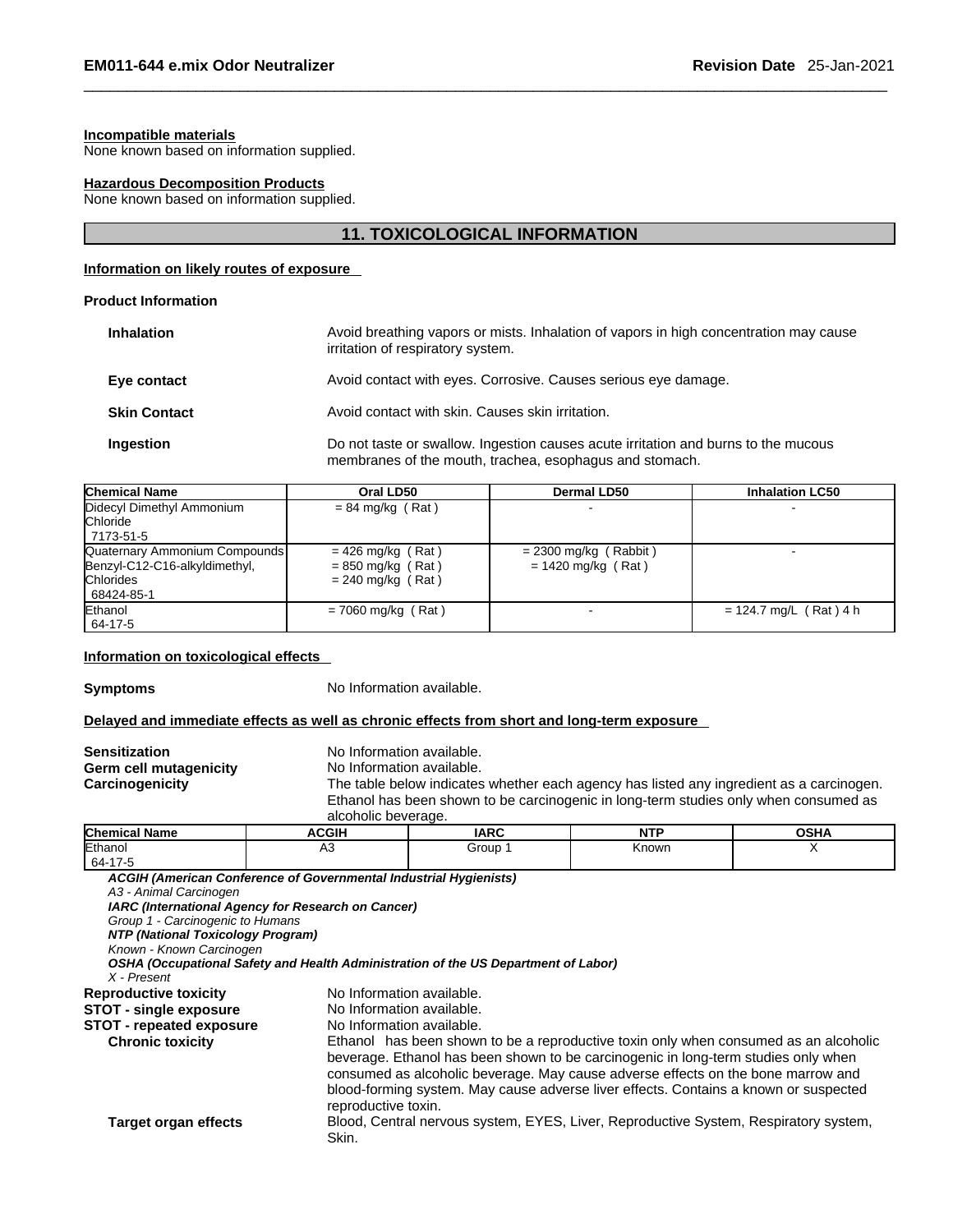| <b>Aspiration hazard</b>                             | No Information available.                                                    |
|------------------------------------------------------|------------------------------------------------------------------------------|
| Numerical measures of toxicity - Product Information |                                                                              |
| <b>Unknown Acute Toxicity</b>                        | 0% of the mixture consists of ingredient(s) of unknown toxicity              |
|                                                      | The following values are calculated based on chapter 3.1 of the GHS document |
| ATEmix (oral)                                        | 12,870.10                                                                    |
| <b>ATEmix (dermal)</b>                               | 50,511.70                                                                    |
| <b>ATEmix (inhalation-dust/mist)</b>                 | 10,391.70                                                                    |
|                                                      |                                                                              |

# **12. ECOLOGICAL INFORMATION**

# **Ecotoxicity**

0% of the mixture consists of components(s) of unknown hazards to the aquatic environment

| <b>Chemical Name</b>          | Algae/aguatic plants | Fish                                | <b>Crustacea</b>                 |
|-------------------------------|----------------------|-------------------------------------|----------------------------------|
| Didecyl Dimethyl Ammonium     |                      | 0.97: 96 h Danio rerio mg/L LC50    |                                  |
| Chloride                      |                      | semi-static                         |                                  |
| 7173-51-5                     |                      |                                     |                                  |
| Quaternary Ammonium Compounds |                      | 0.223 - 0.46: 96 h Lepomis          |                                  |
| Benzyl-C12-C16-alkyldimethyl, |                      | macrochirus mg/L LC50 static        |                                  |
| Chlorides                     |                      | 0.823 - 1.61: 96 h Oncorhynchus     |                                  |
| 68424-85-1                    |                      | mykiss mg/L LC50 static             |                                  |
|                               |                      | 1.3: 96 h Poecilia reticulata mg/L  |                                  |
|                               |                      | LC50 semi-static                    |                                  |
|                               |                      | 2.4: 96 h Oryzias latipes mg/L LC50 |                                  |
|                               |                      | semi-static                         |                                  |
| Ethanol                       |                      | 12.0 - 16.0: 96 h Oncorhynchus      | 9268 - 14221: 48 h Daphnia magna |
| 64-17-5                       |                      | mykiss mL/L LC50 static             | mg/L LC50                        |
|                               |                      | 13400 - 15100: 96 h Pimephales      | 2: 48 h Daphnia magna mg/L EC50  |
|                               |                      | promelas mg/L LC50 flow-through     | <b>Static</b>                    |
|                               |                      | 100: 96 h Pimephales promelas       |                                  |
|                               |                      | mg/L LC50 static                    |                                  |

# **Persistence and degradability**

No Information available.

#### **Bioaccumulation**

Bioaccumulative potential.

| <b>Chemical Name</b> | $- - -$<br>$\cdot$<br><b>Partition</b><br>⊦coefficient |
|----------------------|--------------------------------------------------------|
| Fthanol              | $\sim$<br>--<br>-0.JZ                                  |
| $-47$ $-$<br>$64 -$  |                                                        |

**Other adverse effects** No Information available

# **13. DISPOSAL CONSIDERATIONS**

|--|

**Disposal of wastes** Disposal should be in accordance with applicable regional, national and local laws and regulations.

**Contaminated packaging** Do not reuse container.

This product contains one or more substances that are listed with the State of California as a hazardous waste.

| <b>Chemical Name</b>                  | California<br>a Hazardous Waste Status |
|---------------------------------------|----------------------------------------|
| Ethanol                               | Toxic                                  |
| . <b>. .</b> .<br>64-<br>$\mathbf{r}$ | lanitable                              |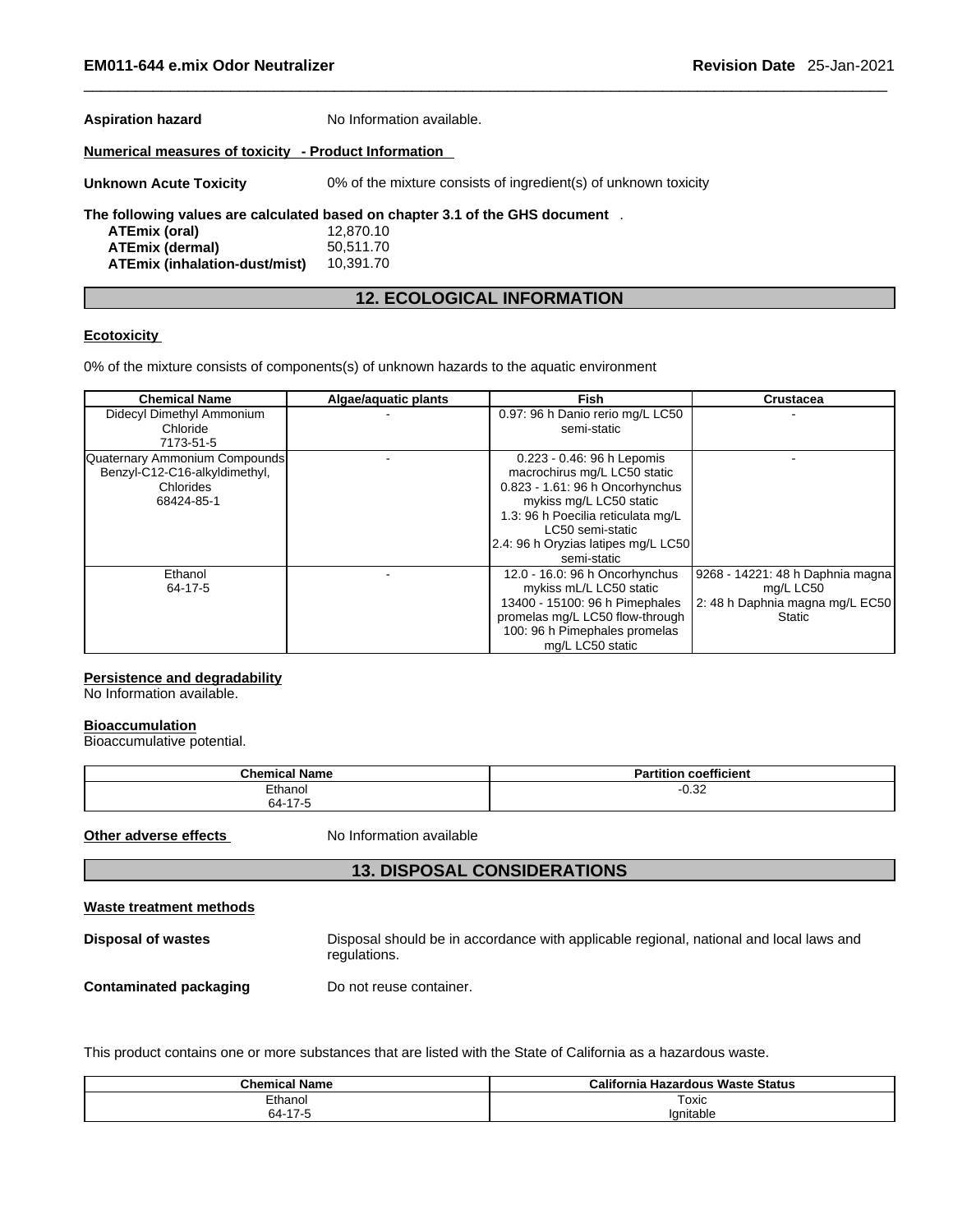# **14. TRANSPORT INFORMATION**

The basic description below is specific to the container size. This information is provided for at a glance DOT information. Please refer to the container and/or shipping papers for the appropriate shipping description before tendering this material for shipment. For additional information, please contact the distributor listed in section 1 of this SDS.

**DOT** Not regulated

**TDG** Not regulated

# **15. REGULATORY INFORMATION**

| International Inventories |          |
|---------------------------|----------|
| TSCA                      | Complies |
| <b>DSL/NDSL</b>           | Complies |

#### **Legend:**

**TSCA** - United States Toxic Substances Control Act Section 8(b) Inventory **DSL/NDSL** - Canadian Domestic Substances List/Non-Domestic Substances List

# **US Federal Regulations**

#### **SARA 313**

Section 313 of Title III of the Superfund Amendments and Reauthorization Act of 1986 (SARA). This product does not contain any chemicals which are subject to the reporting requirements of the Act and Title 40 of the Code of Federal Regulations, Part 372

#### **SARA 311/312 Hazard Categories**

| Acute health hazard               | No. |  |
|-----------------------------------|-----|--|
| Chronic Health Hazard             | No. |  |
| Fire hazard                       | N٥  |  |
| Sudden release of pressure hazard | No. |  |
| <b>Reactive Hazard</b>            | No. |  |

#### **CWA (Clean WaterAct)**

This product does not contain any substances regulated as pollutants pursuant to the Clean Water Act (40 CFR 122.21 and 40 CFR 122.42)

# **CERCLA**

This material, as supplied, does not contain any substances regulated as hazardous substances under the Comprehensive Environmental Response Compensation and Liability Act (CERCLA) (40 CFR 302) or the Superfund Amendments and Reauthorization Act (SARA) (40 CFR 355). There may be specific reporting requirements at the local, regional, or state level pertaining to releases of this material

# **US State Regulations**

# **California Proposition 65**

WARNING: This product can expose you to chemicals including Diethanolamine, which is known to the state of California to cause cancer. For More Information go to www.P65Warnings.ca.gov.

# **U.S. State Right-to-Know Regulations**

| .<br><b>Chemic.</b><br>Name | <b>New</b><br>Jersev | saunuseus<br>. | nsvivania |
|-----------------------------|----------------------|----------------|-----------|
| Ethanol                     |                      | $\cdot$ .      |           |
| ີ "<br>64-<br>. .           |                      |                |           |

**U.S. EPA Label Information** 

**EPA Pesticide Registration Number** Not Applicable